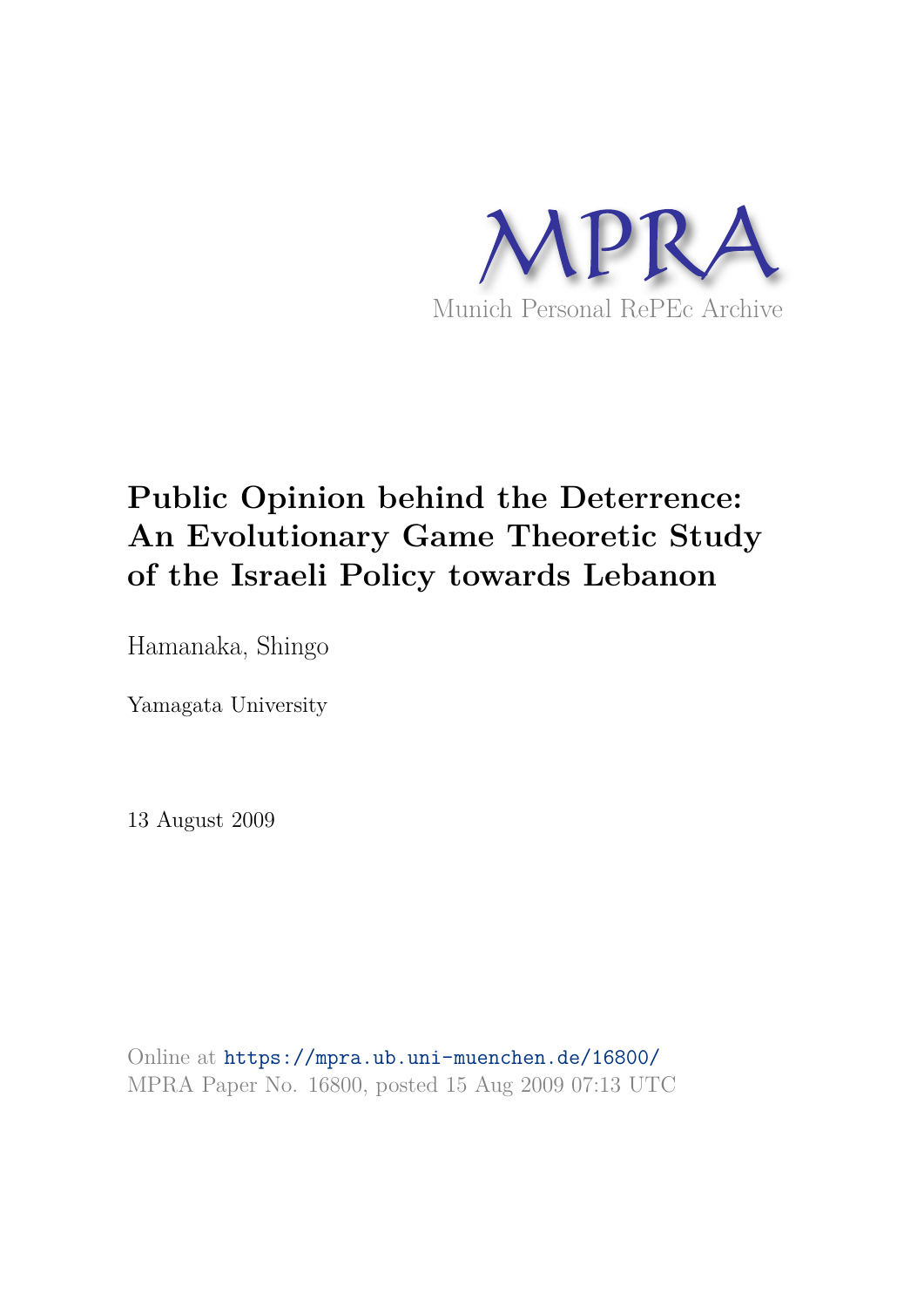## **Public Opinion behind the Deterrence:**

An Evolutionary Game Theoretic Study of the Israeli Policy towards Lebanon

# **Shingo HAMANAKA Yamagata University (oshiro@e.yamagata-u.ac.jp)**

#### **Abstract**

Israel's policies regarding Lebanon have been dependent on public opinion, which is very volatile. The citizens of Israel did not favor the occupation of the security zone in South Lebanon because of the Four Mothers movement, and it influenced the government to withdraw military forces unilaterally in May 2000. When Hizbollah attacked the Israel Defense Force (IDF) patrol and abducted two soldiers on the northern border, the Israeli citizens supported the government's decision of waging a war in retaliation.

 This study aims to shed light on the causal mechanism of the influence of public opinion on the defense policy in the rational framework of deterrence strategy. I chose the evolutionary game theory approach as my research method. My study yielded the following result: the deterrence is not stable when the aggression level of the defenders is less than the level of the critical condition. The Israeli government made a decision to conduct unilateral withdrawal under the pressure of passive defenders among the people. However, the IDF could begin the operation in Lebanon because of a substantial number of supporters who hoped to restore the deterrence. This study concludes that the Israelis exhibited strong intension and an aggressive attitude toward the deterrence.

Keywords: Deterrence, Evolutionary Game Theory, Second Lebanon War, Israel, Hizbollah

#### **Contents**

- 1. Israel Security and Deterrence Theory
- 2. Evolutionary Dynamics of Public Opinion
- 3. Empirical Illustration of Unilateral Withdrawal from Lebanon and of the Second Lebanon War
- 4. Conclusions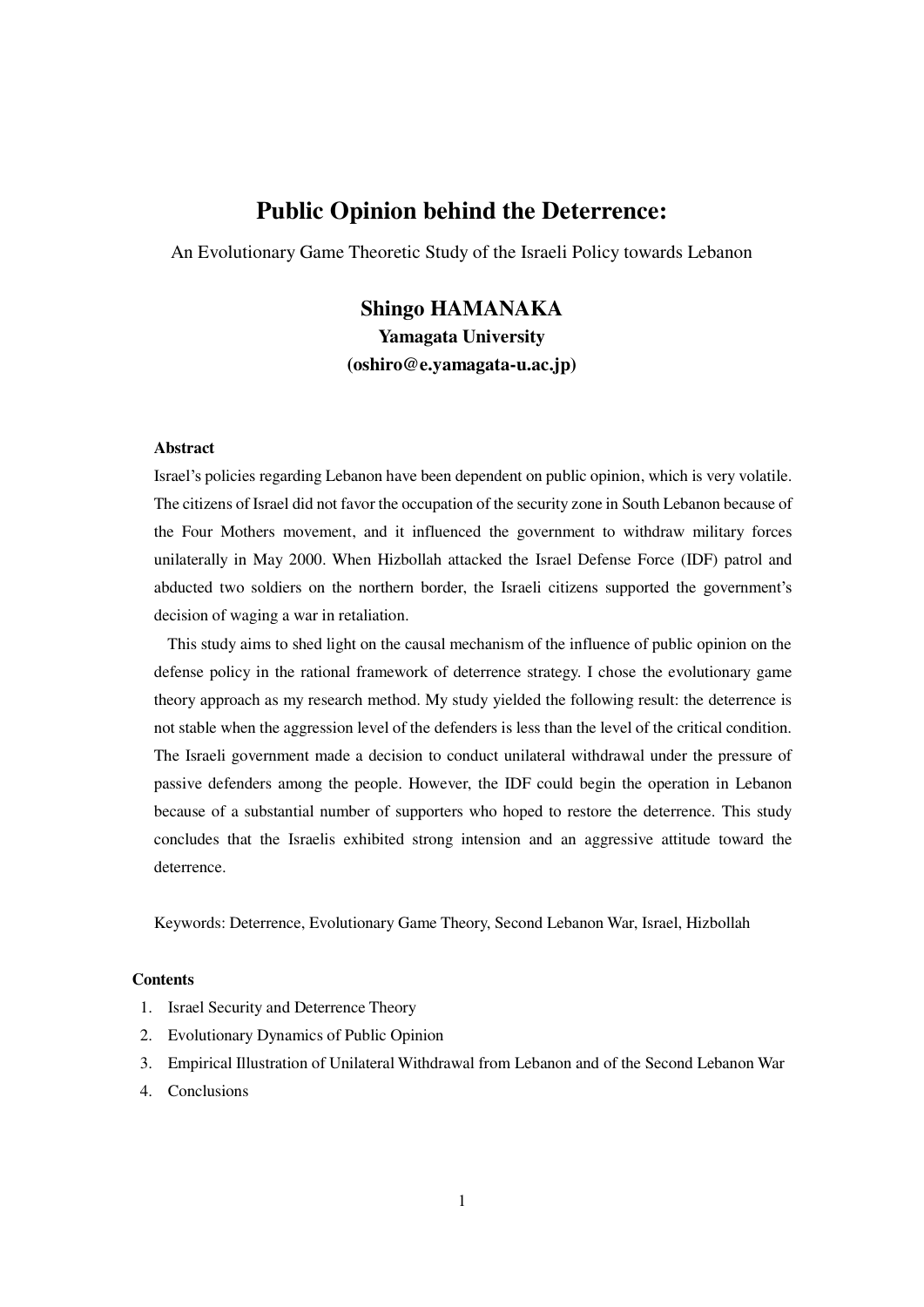#### **1. Israel Security and Deterrence Theory**

Deterrence is considered to be one of the essential concepts of national security or the most sophisticated analytical framework among the security studies under the discipline of international politics.<sup>1</sup> Political scientists have developed suitable theories of deterrence in different armed systems or situations such as nuclear deterrence or unconventional deterrence for conflicts involving nuclear weapons,<sup>2</sup> and conventional deterrence<sup>3</sup> for conventional arms conflicts among nations. Further, it is appropriate for asymmetrical conflicts between sovereign states and armed organizations or terrorists. The argument about deterrence is not necessarily systematic and has not been developed further because numerous researchers have entered this field in different contexts.

The concept of deterrence is popular and commonly used not only in the Israeli defense doctrine, but also in academic material on Middle Eastern international politics. Avner Yaniv and Yair Evron contributed to historical as well as theoretical deterrence studies in the context of Israeli national security.<sup>4</sup> Inbar (1996: 71) states that deterrence is one of the three pillars of the Israeli military doctrine. The state of Israel has developed its conventional military power so as to deter the Arab states from launching a massive attack with support of the United States. The other pillars such as early warning and a decisive victory are emphasized in the crisis stage in case of failure of conventional deterrence. The Israel's formula for victory is to mobilize the reservists in the wake of an early warning in order to strike the enemies intensively and force them to the status quo.

Conventional deterrence for Arab-Israel warfare has not been considered to be a very important issue among political and military leaders after the 1973 Yom Kippur War. Instead, both leaderships and ordinary citizens are more concerned about smaller scale violence or low intensive conflicts (LIC) such as terrorism. There is an endemic problem of counter-terror in the framework of deterrence because it is almost impossible to completely deter a terrorist attack on modern society.<sup>5</sup> Thus, a change from the general perspective involves investigating the deterrence of terrorist organizations without inference based on the nuclear deterrence theory that must not escalate a crisis at any cost.

Almog (2004) presents the idea of cumulative deterrence, which has led to the past victories of Israel. In this case, the nation seeks to create an image of overwhelming military supremacy for enemy states and relies on retaliation against specific hostile acts in order to maintain its image of enormous power. ―And through a combination of threatened retaliation and military superiority, Israel has been able to shape and reinforce its deterrent image in the Middle East." The concept of cumulative deterrence is

<sup>&</sup>lt;sup>1</sup> Tsuchiyama (2004: 177) presents a description of deterrence with citations of the statements of David Baldwin and Joseph Nye. Morgan (1983) makes a distinction between immediate and general deterrence. Morgan (2003) discusses also coercive diplomacy as a kind of deterrence.

<sup>2</sup> Art and Waltz (1971) mention deterrence before and after the nuclear age.

<sup>3</sup> Mearsheimer (1983) is an innovative work that deals with conventional deterrence.

<sup>4</sup> See Yaniv (1987) and Evron (1987, 1994, and 2007).

<sup>5</sup> Schweitzer (2007: 127) mentions this in the context of the Second Lebanon War.

<sup>6</sup> See Almog (2004: 12).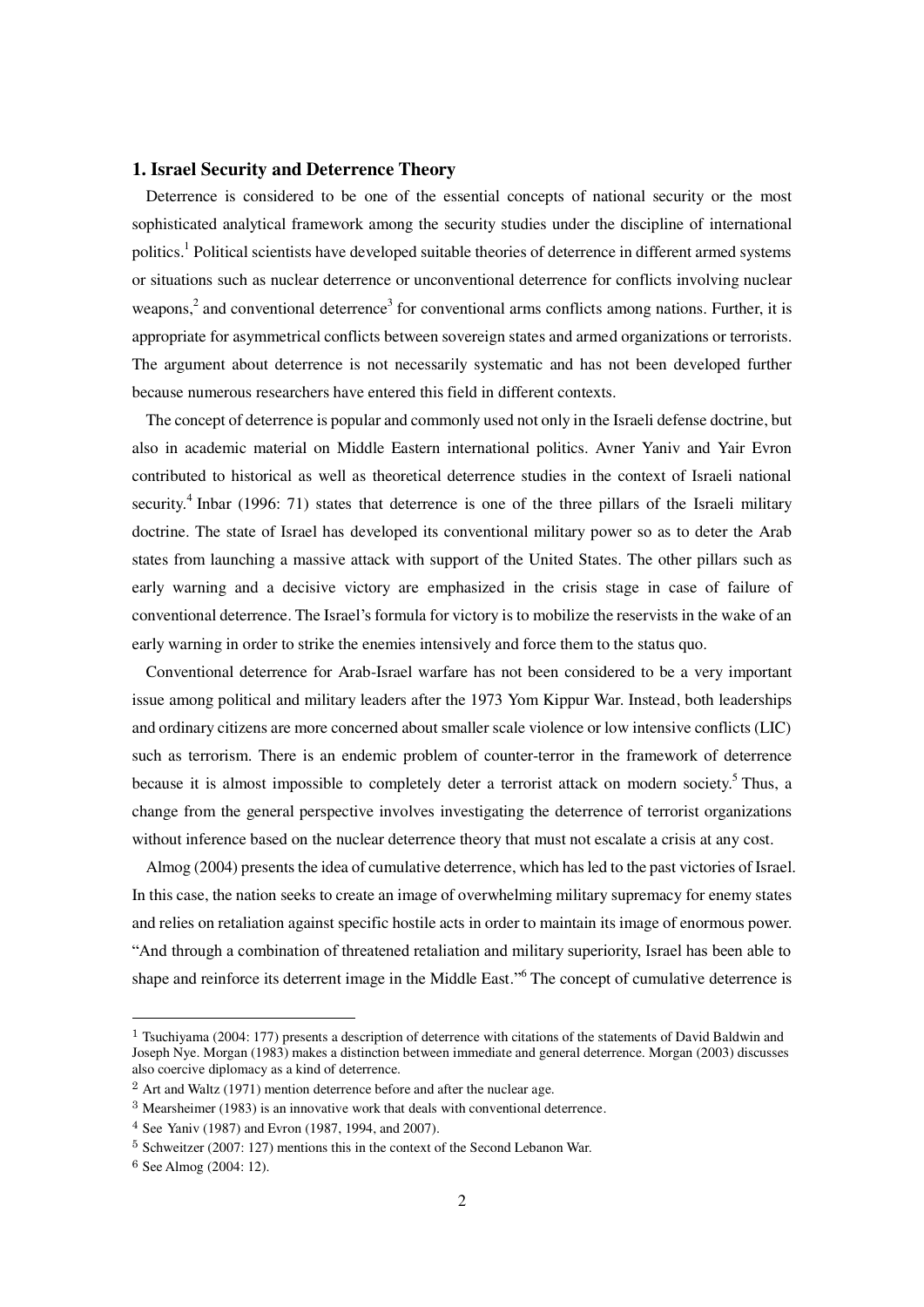supported as an analytical framework by Zeev Maoz.<sup>7</sup> Bar (2008) suggests making a distinction between strategy and tactics to analyze the deterrence of terrorist organizations. A random form of tactical management cannot deter a particular attack by a Katyusha rocket, but the Israelis are able to contain terrorist organizations with strategic deterrence by manipulating their relationship with the host population or patron states. According to an argument by Shmuel Bar, <sup>8</sup> even non-state armed organizations such as the Hizbollah or Hamas are strategically containable because both of them govern the Lebanese region and are supported by Iran and Syria. Meanwhile, Iran regards Hizbollah as an important deterrent factor from the perspective of its potential confrontation with Israel over the nuclear issue. Moreover, Syria is dependent on Hizbollah as a buffer power against Israel.<sup>9</sup> The proxy relationship between them seems to be easily deterred in the form of a conventional adversary.

Meanwhile, Lupovici (2009: 214–215) indicated the overemphasis on the concept of deterrence with respect to defense in Israeli media and publications. His constructivist approach of International Relations or IR underscored that of the Winograd interim report, which urged the public to realize that Israel should deter the Hizbollah and that the erosion of deterrence had resulted in the Second Lebanon War. "The context of deterrence identity led Israel to interpret the actions taken by Hizballah as a deterrence failure. In the absence of this context, there would have been no need for Israel to go to war."<sup>10</sup> I disagree with this interpretation of the outbreak of the war on Lebanon. Lupovici's style of explanation was not very persuasive because his discourse analysis and process tracing did not seem to clarify the causal relationship between deterrence identity and Israel's decision to conduct air strikes on Lebanon. He focused on the context only with respect to the time line, and inadequately investigated the correlation between identity of deterrence and the Israeli incursion. He did not show control over several conditions for identifying the causality. His reference to counterfactuals in the above citation was not sufficient to satisfy the last test of control over any of the conditions.

Thus, the concept of deterrence has been applied widely in Israeli security studies. However, little attention was paid to the effect of public opinion on national security in the framework of deterrence. In my opinion, deterrence is an idea that is similar to that of realist school that focuses on a state as a unit of analysis and places less emphasis on domestic affairs within the unit. A formal model of deterrence usually defines a state or a government as a player in the structure.<sup>11</sup> To the best of my knowledge, no research work has hitherto been conducted to determine the role of electorates of democratic regimes in crisis that does not involve studies of audience cost. Fearon (1994) presented a

<sup>7</sup> Maoz (2006) explains how Israel resorts to extensive use of limited forces for low-intensity warfare by cumulative deterrence.

<sup>8</sup> Personal interview with Bar on March 2, 2009 in Herzliya and Bar (2007).

<sup>9</sup> Here, we can consider deterrence policies with regard to Iran or Syria in the context of the international system or as a third image, as proposed by Kenneth Waltz. However, this topic would be furthered discussed in another research work.

<sup>10</sup> See Lupovici (2009: 216).

<sup>11</sup> See Powell (1990), Nicholson (1992), Zagare and Kilgour (2000), Schultz (2001), and Sartori (2005).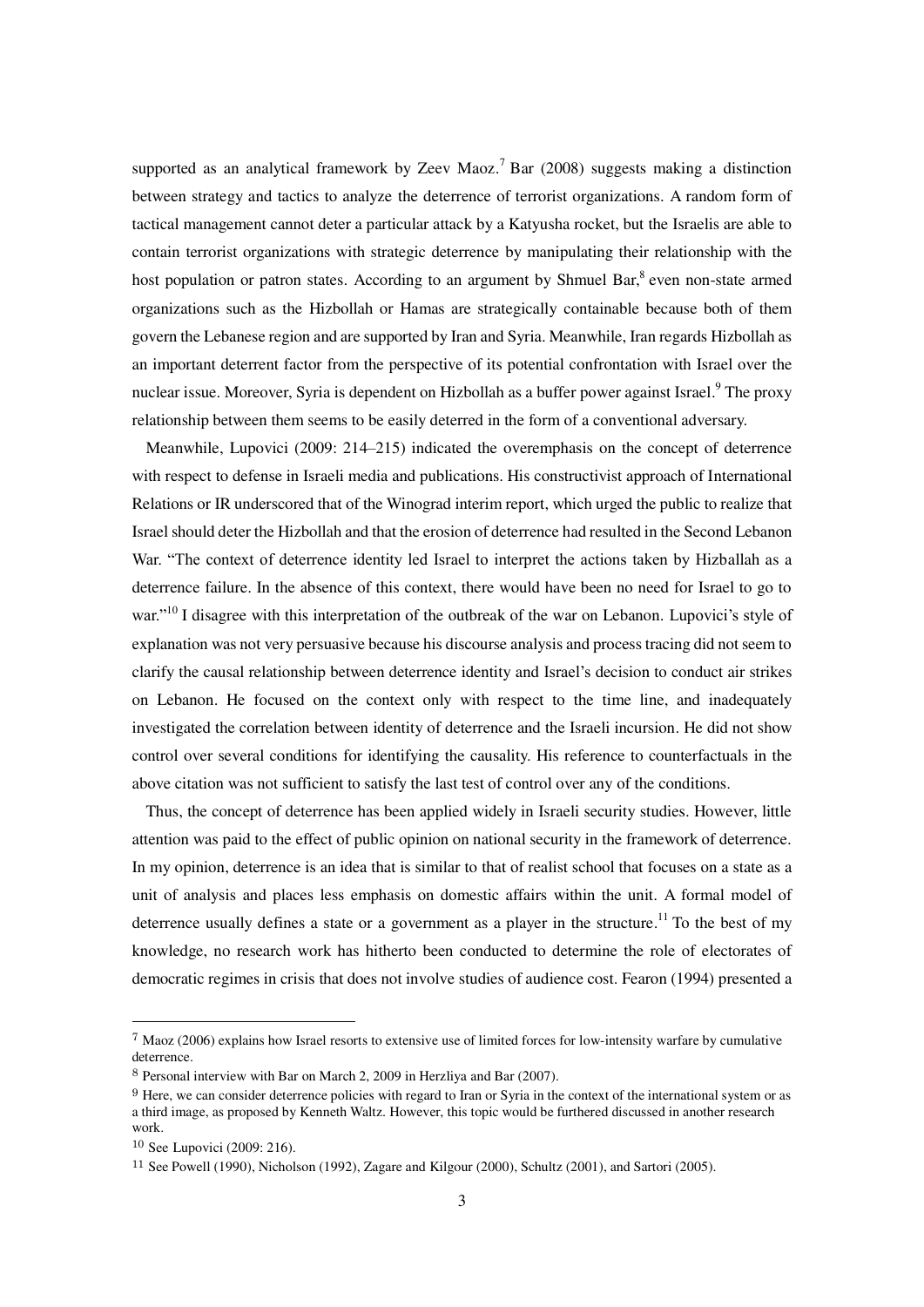series of studies on crisis bargaining with the concept of audience cost described by a function. While the audience cost hypothesis was an innovation in the study of crisis management, it had several areas of concern with respect to the case of Israel. One of them involves the dubious logic that a democratic leader finds it difficult to conduct a back down in order to avoid a war under pressure from voters. Few journalistic works about the Israeli decision making process in international crisis comprehensively describe the trend of public opinion.<sup>12</sup> Rather, public opinion seems to be shifting in favor of the government, following a difficultly made decision during an emergency. Over three quarters (77%) of the total number of Israeli citizens supported the Lebanon War in June 1982. Nevertheless, sympathizers of the war decreased drastically to 27 percent in  $1985$ <sup>13</sup> As discussed later, this was repeted in the case of the Second Lebanon War.

Apparently, it is assumed that a majority of the electorate supports the government during difficult situations such as a war. This implies that we should recognize a proposition that the public has less information than political leaders with respect to evaluating a relevant foreign policy. Robert Jervis mentioned "the problem of dealing with complex and ambiguous information leads people to adopt shortcuts to rationality that simplify perceptions."<sup>14</sup> The prospect theory admits an underlying tendency in people to strongly respond to strategic or economic loss than to comparative gains in an international conflict.<sup>15</sup> It is easy to lead an estimation of increasing patriotic supporters for a government in a crisis as well as that of retaining the supporters after the emergency from the above arguments. Is estimation for explaining the trend of opinion polls during and after the wars on Lebanon adequate for investigation?

This study aims to shed light on the causal mechanism of the influence of public opinion on the defense policy in the rational framework of deterrence strategy. The author agrees with the suggestion of Maoz (2006: 227): "It is fair to argue, therefore, that public opinion was not an extremely powerful factor in forcing the government to change its strategy in Lebanon." However, we will recognize that citizens in a democratic regime possess some power to influence the government in their desired direction with respect to a different logic from audience cost. If the government were armed with strong support from the nation, it would then be able to exercise leadership in warfare. On the other hand, the history of Israel shows that the political elite have reconsidered a national security policy under the pressure of people's opposition. By employing a method such as the evolutionary game theory, an account of how the interacting behaviors of numerous players, which are similar to the fluctuations of public opinion, are generated. This study attempts to build a micro-foundation of mass behavior on the deterrence theory, which lacks content from the psychological perspective of the public. The theoretical provision for this has hitherto been insufficient despite extensive research

<sup>12</sup> See Kfir (2006), Rapaport (2007), Shelah and Limor (2007), and Harel and Issacharoff (2008).

<sup>&</sup>lt;sup>13</sup> Maoz (2006: 227) presents a table showing Israeli support for the First Lebanon War from 1982 to 1987.

<sup>14</sup> See Jervis, Lebow, and Stein (1989: 18).

<sup>15</sup> See Levy (1992: 285).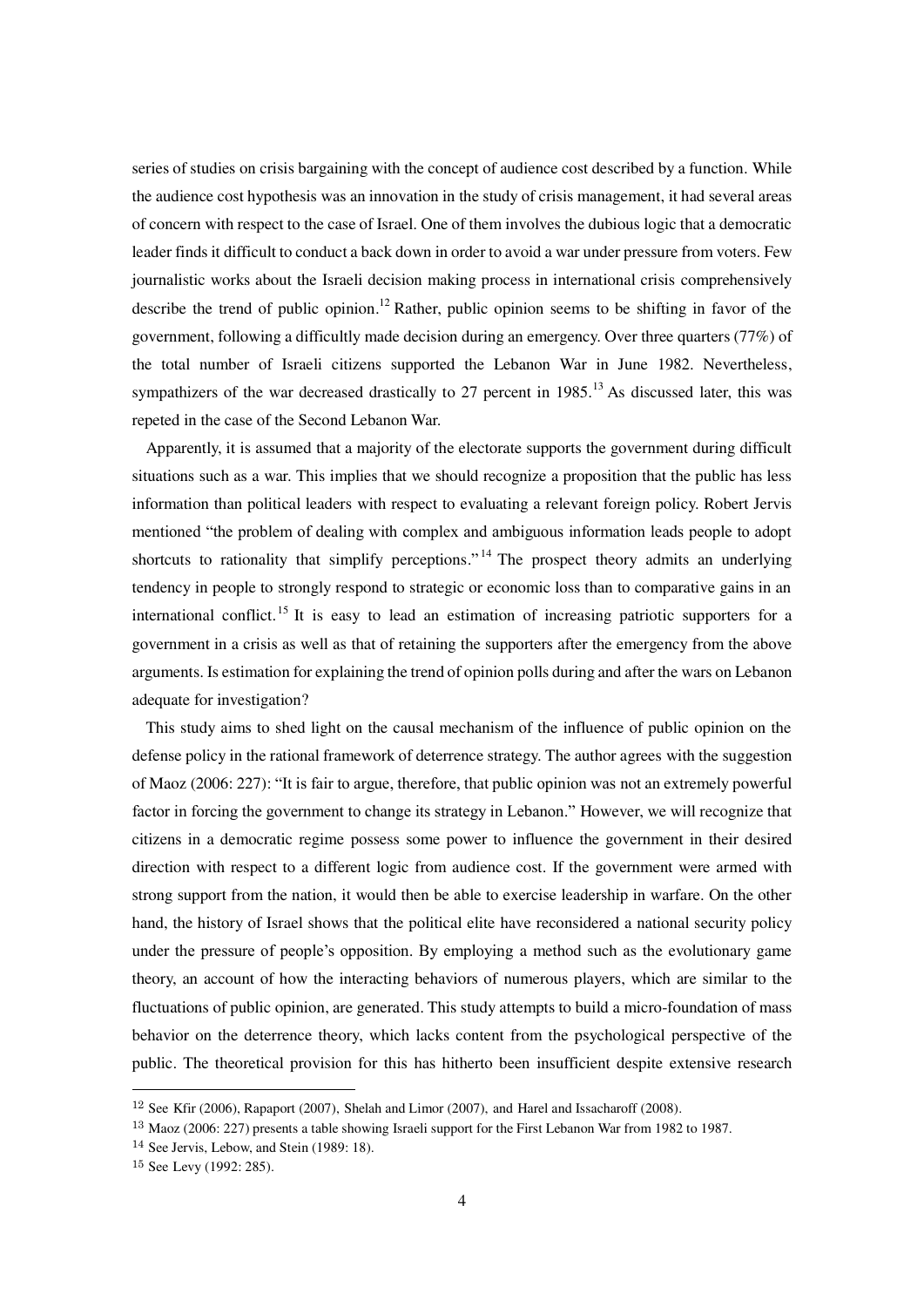emphasizing the psychological effects on the logic of deterrence.<sup>16</sup>

In the following section, I establish and solve a formal model of dynamics of public opinion using the tools of evolutionary game theory. The unique model is constructed on the basis of the deterrence mechanism even though it incorporates the attitude of the electorate. The orbit of solutions in the model will provide an explanation for the dynamic relationship between the process of foreign policy decision making and public opinion. In the next section, I present some case studies that are explained by the implication from my formal model. The 2000 unilateral withdrawal of Israel Defense Force from "the security zone" in Lebanon demonstrates the effect of public opinion on strategic change in Israel. The 2006 Second Lebanon War exhibits the "rallying 'round the flag" phenomenon<sup>17</sup> wherein the combination of political and military leadership wages a war without any apprehension regarding the support from an overwhelming majority.

#### **2. The Evolutionary Dynamics of Public Opinion**

Let us consider the core of our analytical framework before the formalization of the dynamics of public opinions during war. Consider a simple deterrence game in which two players, a challenger and a defender, move according to their specific strategies. The challenger is able to choose an aggressive or passive attitude as per its decision. The alternatives for the defender are the same as that of the challenger. The game tree is depicted in Fig.1. Passive attitude by the challenger leads to the status quo; this does not result in a crisis. If the challenger follows an aggressive approach, the game depends on the defender's move, which means that a crisis may be imminent. If the defender chooses a passive approach, the impact of the crisis may be in its concession. Else, the crisis may escalate to a war.



**Figure 1: Deterrence Game** 

Table 1 shows the payoff of the deterrence game. A few players reach the same point, zero, at status

<sup>&</sup>lt;sup>16</sup> Jervis, Lebow, and Stein (1989) is a prominent work that presents a theoretical relationship between deterrence and the psychology of decision makers by using several case studies.

 $17$  Kuperman (2003) examines the phenomenon as the effect of domestic pressure on governmental decisions to use military force.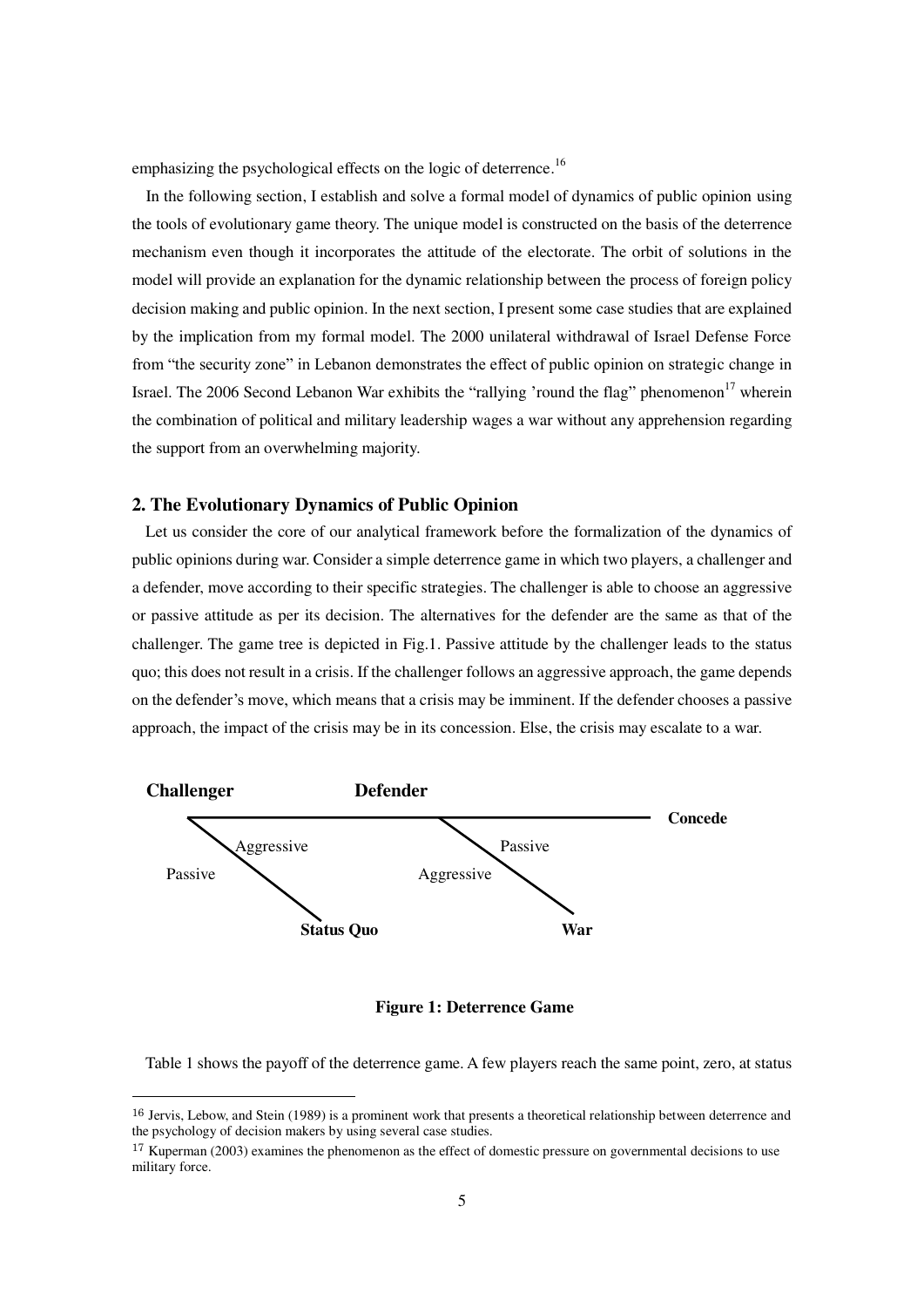quo. When the defender concedes the aggressive attitude of the challenger and the crisis does not escalate, the defender loses and the challenger achieves the payoff V. Unfortunately, if a war occurs, the challenger would win with probability "p" in the analytical framework. Therefore, the payoff of the challenger is given as  $pV - c_1$ ;  $c_i$ ,  $i \in \{1, 2\}$ ; and 1 is the challenger, whereas 2 is the defender, which refers to the cost of war of i. The defender's payoff is  $-pV - c_2$  during the stage of crisis escalation.

|                   | <b>Challenger</b> | <b>Defender</b>   |
|-------------------|-------------------|-------------------|
| <b>Status Quo</b> |                   |                   |
| War               |                   | $-n^{V}$<br>$-c2$ |
| Concede           |                   | -                 |

**Table 1: Payoff Matrix of Deterrence Game** 

Evolutionary game theory is useful for formalizing a dynamic game among multiple players without considering aspects of rationality, such as public opinion. We assume that people are not necessarily rational and that they exhibit an aggressive attitude during times of crisis. The notations are explained as follows: Strategy A refers to an aggressive approach by both players, whereas strategy B refers to a passive approach by both. The fraction x (t) indicates that the challenger chooses strategy A on time line – t. Let y (t) be the fraction of the defender's playing strategy A on time line – t. U<sub>ij</sub> is the utility function of player i with strategy  $j \in \{A, B\}$ . It is assumed that trial-and-error dynamics is used to rethink the strategy in accordance with the repeated interactive process in the game.<sup>18</sup> Israel has had several wars with Arab states in addition to conflicts with armed organizations. It is suitable to adapt the trial-and-error type learning dynamics in investigating Israeli attitudes. Consider the increments *x* and *y* of both fractions for deriving a differential equation. The formal form of the expectations of ∆*x* and ∆*y* are given by the following equations:

$$
E(\Delta x) = x(1-x)(U_{1A} - U_{1B})
$$

 $\overline{a}$ 

$$
E(\Delta y) = xy(1 - y)(U_{2A} - U_{2B}).
$$
\n(1)

The purpose behind the *x* added on the right side of the  $E(\Delta y)$  equation may require an explanation. The notation *y* refers to the probability that the defender follows an aggressive approach. The defender can determine his option only after the challenger has moved on to the aggressive approach. The significance of y (t) holds if and only if the aggressive challenger emerges on the probability *x*.

A differential equation is a tool to analyze the dynamics of the probabilities that both the challenger

<sup>&</sup>lt;sup>18</sup> Evolutionary game theory has formalized social phenomena into a dynamic game; a state change over time. Oura (2008, 179–184.) explains the trial-and-error method as one of the learning dynamics for players in a group setting for selecting their strategies.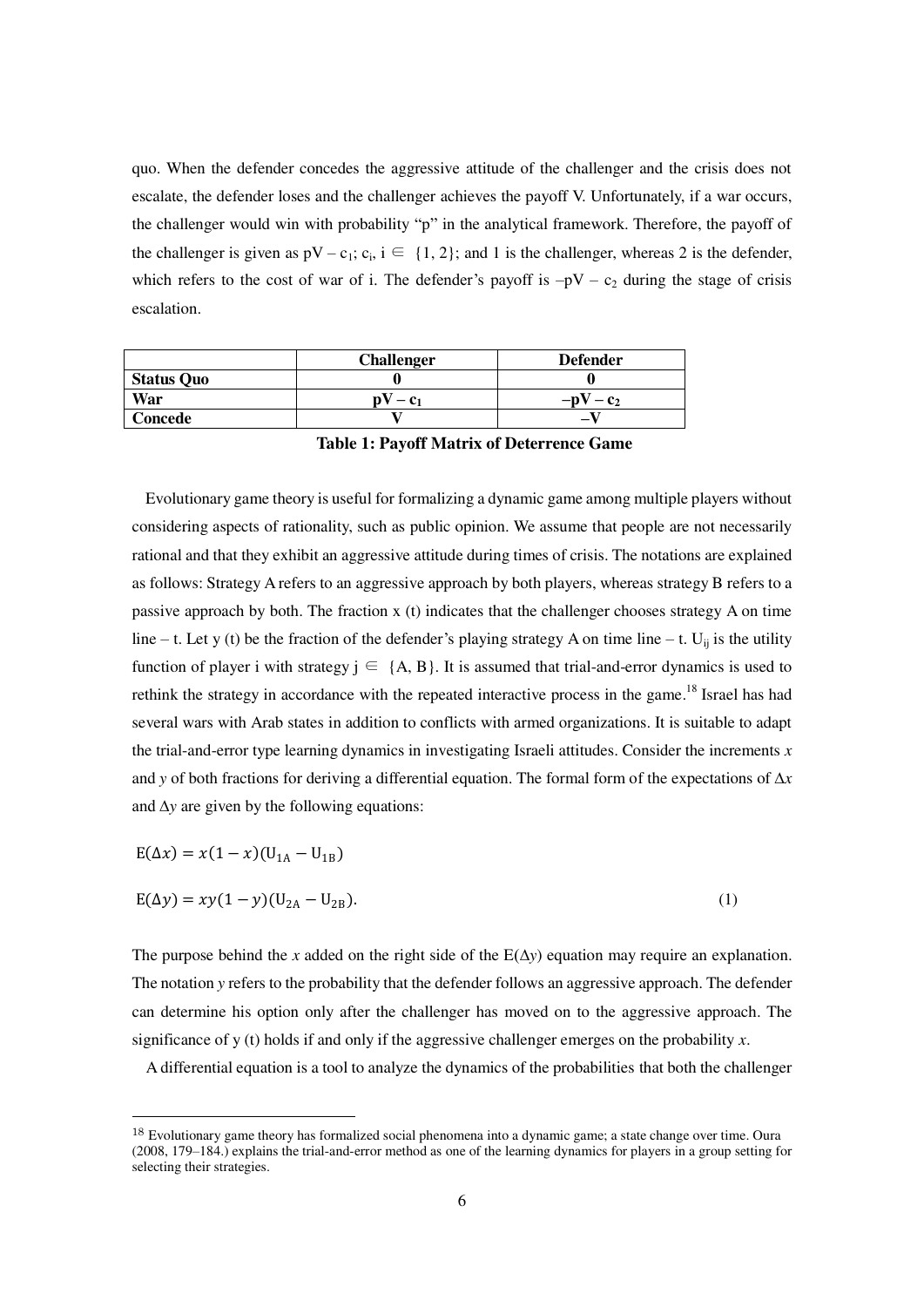and the defender choose strategy A or B on the time line. It can be expressed in the following form:

$$
E(\Delta y)/E(\Delta x) = \frac{dy}{dx} = y(1-y)\{(1-p)V - c_2\}/(1-x)\{-pV + c_1)y + V\}.
$$
 (2)

Consider a stationary in equation (2). The ranges of *x* and *y* are the same, to one from zero. The corner points are  $(0, 0)$ ,  $(0, 1)$ ,  $(1, 0)$ , and  $(1, 1)$ . They refer to each result of the game. A back down by the challenger leads to status quo, which means that  $x = 0$  and  $y = 0$  or 1. The defender's concede is the result of both  $x = 1$  and  $y = 0$ . The crisis escalates to war at  $(x, y) = (1, 1)$ . While the corners are stationary states, stabilities may not always exist in the game.

Observe the right term of the product in upper equation (1),  $U_{1A} - U_{1B} = y(pV - c_1) + (1 - y)V - 0$ . When U<sub>1A</sub> and U<sub>1B</sub> are indifferent, we regard the condition of *y* as  $\lambda = V/{(1 \text{ p})V + c_1}$ .  $\lambda$  exists over a range from zero to one because  $\lambda$  is a specific value of y. If  $y \leq \lambda$ , E[ $\Delta x$ ] is positive. This implies that the challengers will be aggressive with an expectation of no retaliation. If  $y > \lambda$ , the defenders indicate a high likelihood of retaliation, then E[∆*x*] is negative; and the challengers will exhibit passive attitude. Under the condition that the right term of the product in lower equation (1) is negative,  $U_{2A} - U_{2B} \le 0$ , the evolutionary dynamics of public opinions in the deterrence game are shown in Fig.2.



**Figure 2: Unstable Deterrence Game Dynamics**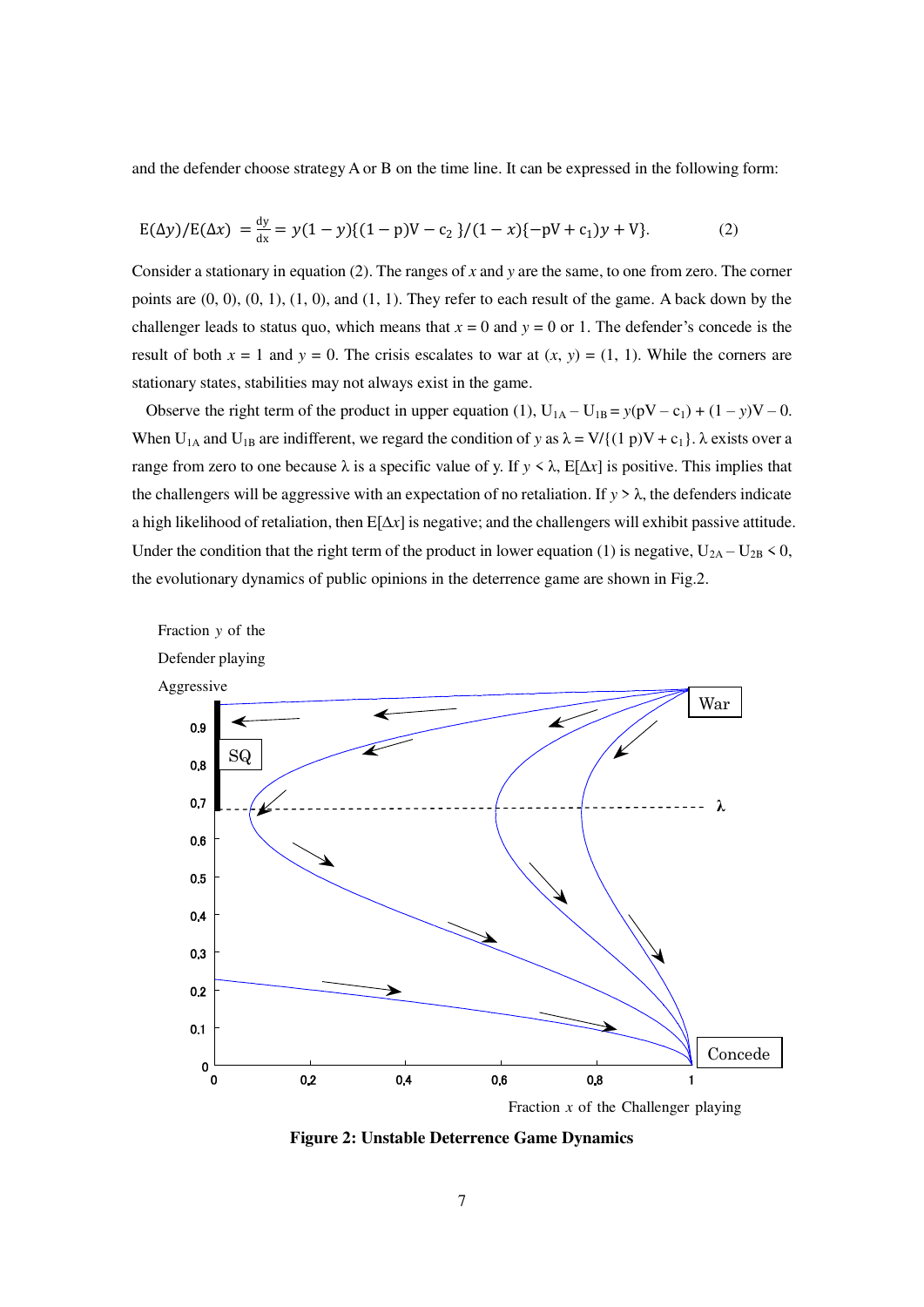When the utility of the defender's following strategy 2 or passive is larger than it following strategy 1 or aggressive, the equilibrium is status quo or concede. Even if a war has occurred, it does not hold on and the dynamics move easily to other stationeries—SQ, Status Quo, which is represented by a bold line between  $\lambda$  and one, or concede, under the condition. While status quo is a stable result, it is only a trivial case because the dynamics have a tendency to aim for the point  $(1, 0)$  or the concede with only a small part of fraction *x*. Fig. 2 is a phase diagram that describes the solution vectors. Fraction *x* decreases over time, where *y* >  $\lambda$ ; otherwise, x increases. E[ $\Delta y$ ] is always negative because of U<sub>2A</sub> –  $U_{2B}$  < 0, so that the fraction of *y* must decrease over time. Therefore, under the condition of  $U_{2A} - U_{2B}$ is negative, it follows from these arguments that the threat of deterrence is not reliable for the challenger and that the situation forced the defender to concede in conflicts.

Let us consider other criteria in the dynamic game of deterrence. Suppose that the defenders prefer following strategy B to strategy A, which means that player 2's utility with strategy B is larger than that with strategy A. The behavior of x is the same in the case of unstable deterrence;  $E[\Delta x] > 0$ , where *y* > λ, E[∆*x*] < 0 otherwise. This condition results in that E[∆*y*] is always positive because U<sub>2A</sub> – U<sub>2B</sub> > 0. Fig. 3 shows the phase diagram of the game with the interaction of the challengers and defenders.



Fraction *y* of Defender

**Figure 3: Stable Deterrence Game Dynamics**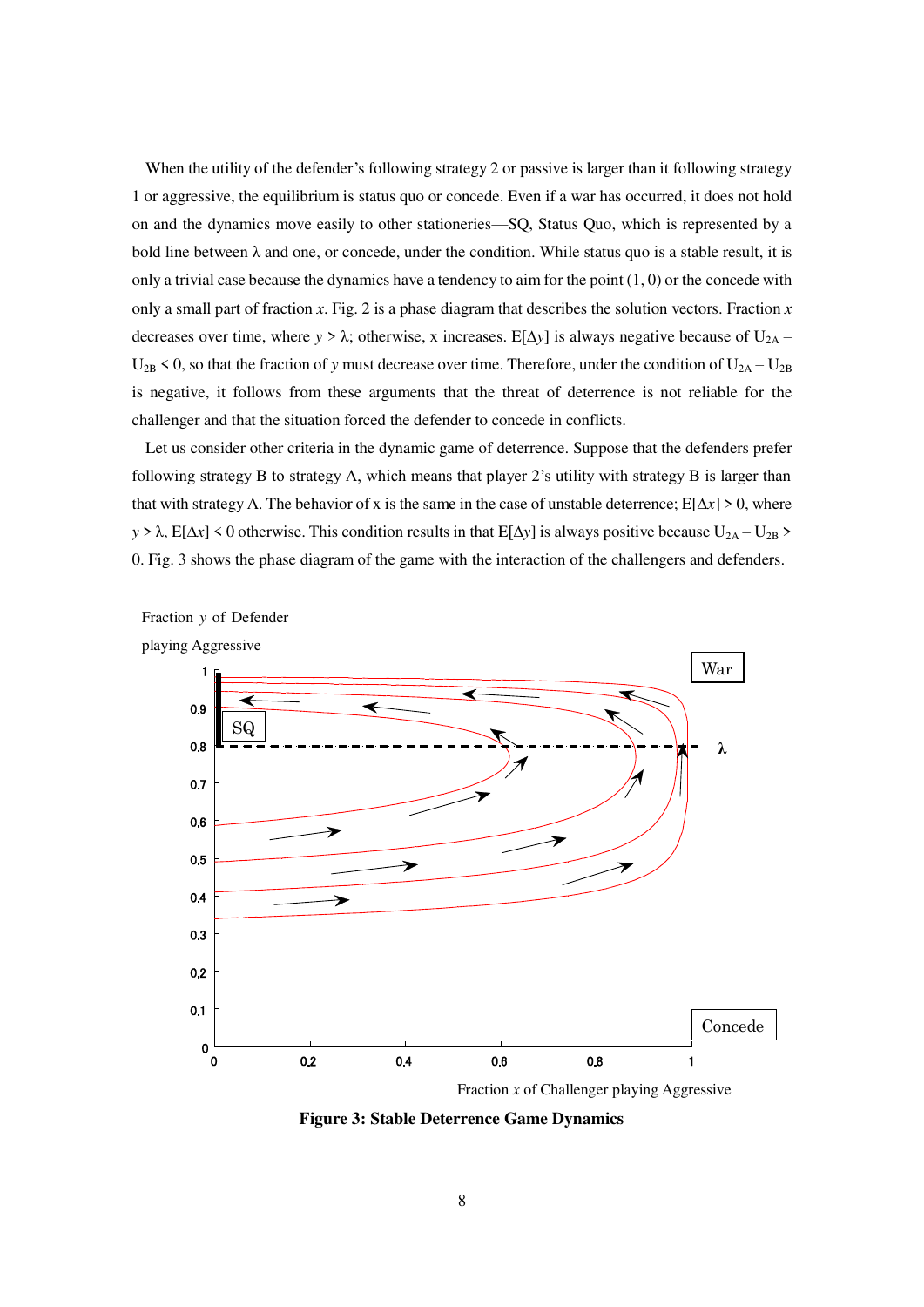All solution orbits converge at the bold line on the vertical axis, which refers to the status quo. Assuming that  $U_{2A} - U_{2B} > 0$ , the payoff to aggressive defenders is always higher than that to passive defenders. Excluding the perception problem, the challengers can recognize the intention of the defenders, and thus, the threat of deterrence is credible. Fraction x for the challengers gradually increases, as observed by its consistent left-to-right movement under line  $\lambda$ . The flows show the increasing prevalence of bellicose mood in the real world. However, the crisis may almost escalate to war, and it may end the status quo when the challenger acknowledges the amount of fraction y. The solution (0, 1) is stationary as well as stable for both challengers and defenders. As a result, the deterrence is sustainable.

The stable deterrence game has a paradoxical implication. In spite of the equilibrium, a crisis can easily escalate according to the growth of the fraction x, who play aggressively. If the political leaders of the challenger expected that the fraction y of the defenders who "retaliate" is low because of misperception or wishful thinking, they would resort to risky and provocative actions. This argument describes frequent escalation in international disputes among the players with tough public.

### **3. Empirical Illustration of Unilateral Withdrawal from Lebanon and the Second Lebanon War**

#### **3.1. Case Study I: IDF's Unilateral Withdrawal from Lebanon**

The IDF continued to occupy South Lebanon as a "security zone" for over fifteen years. The end of the occupation, led by Prime Minister Ehud Barak, occurred on May 24, 2000. Why did Israel decide to end the occupation for the security of the northern border? Did Israel believe that the concept of strategic depth no longer make sense under the threat of Iran's ballistic missiles? Were the Syria-Israel peace negotiations likely to succeed and did the government perceive the occupation as an obstacle to further reconciliation with Syria? Else, did the occupation in Lebanon become a burden for the political economy in Israel?

According to Kaye (2002–03), Israeli citizens groups, particularly the Four Mothers movement, exerted domestic pressure on the government to withdraw from Lebanon. These groups were organized by war bereaved or ordinary people who questioned the significance of Israel's military presence in Lebanon. The 1997 helicopter crash that killed thirty-eight soldiers had a strong impact that led to rethinking the necessity of the "security zone." The increasing number of combat casualties emphasized the strategic value of the occupation in Lebanon. Fig.4 presents the number of Israeli soldiers killed in South Lebanon. It shows that 74 soldiers were killed in only 1997.

Citizen groups led a movement to criticize the Lebanon policy and debate over the national security problem about northern Israel, which was regarded as taboo. The voice of supporting unilateral withdrawal from Lebanon without negotiation was increasing gradually in the late 1990s. According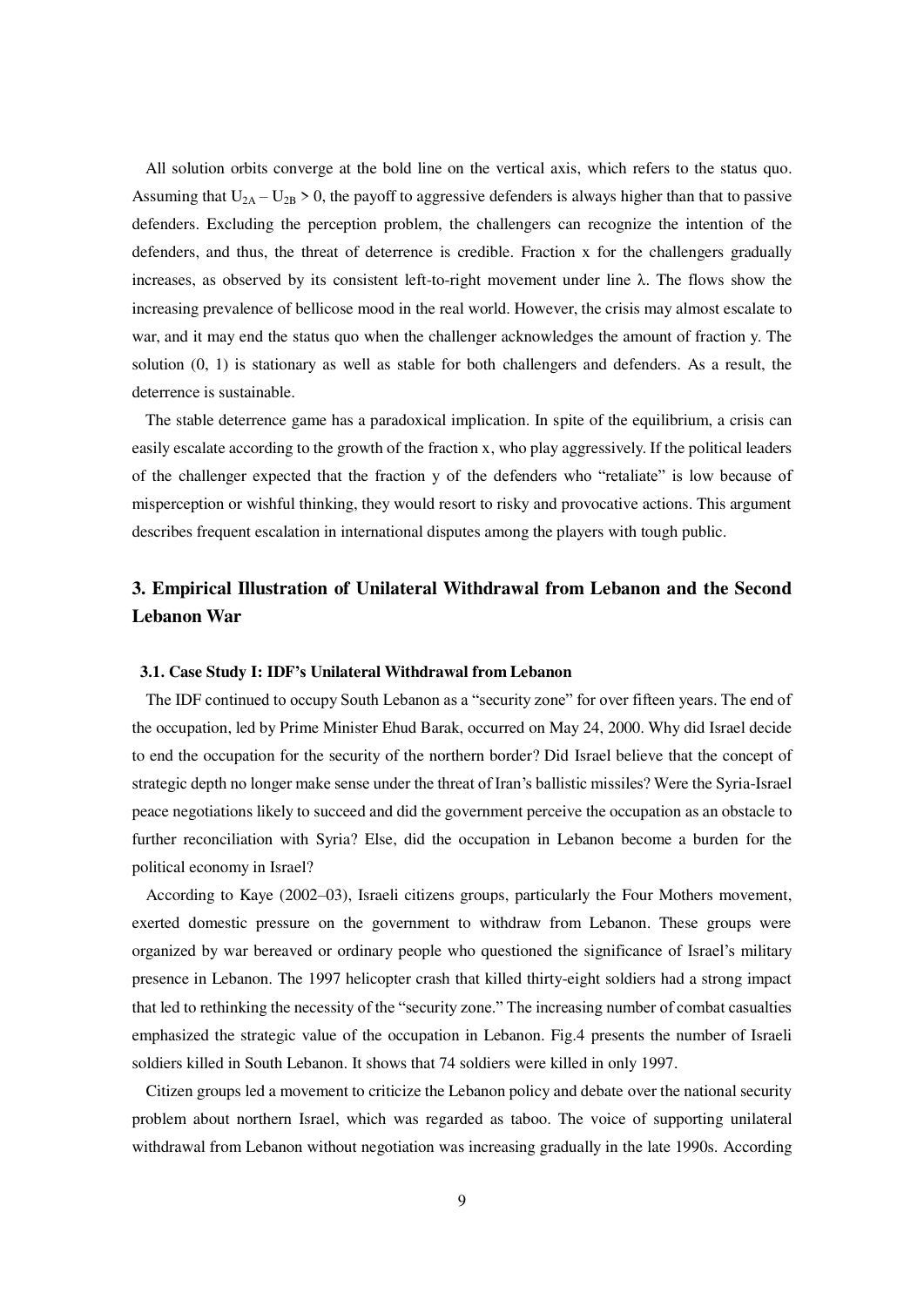to the poll conducted by the Jaffee Center for Strategic Studies, a minority of citizens, 41 percent, recommended unilateral withdrawal in 1997. The military evacuation supporters leaped upward by 44 percent in 1998 and then became a majority (55%) in 1999. Ultimately, a large majority in 2000, 62 percent of Israelis, supported ending the occupation in Lebanon.<sup>19</sup>



Source: Ronen Bergman (2007) *Point of No Return*. Kineret: Zmora-Bitan, pp.335–336. (\*) The number of people killed in 1997 does not include the victims of the helicopter accident.

The Lebanese problem became a central issue in the 1999 election campaign. Three years earlier, the government of Israel conducted a military operation in Lebanon, which was called "Grapes of Wrath." This was in response to a series of Hizbollah attacks on Kiryat Shumona and Northern Galilee. It arose from speculation by Prime Minister Simon Peres, who wanted to appeal his "strong" side in foreign policy to the electorate. In spite of his effort, Benjamin Netanyahu won the next direct election for the Prime Minister in 1996. Fig.4 clearly shows the growing cost of Israeli presence in South Lebanon during the latter half of the 1990s. According to Steinberg (2001: 192), "[i]n early 1998, following more attacks and Israeli casualties, Netanyahu launched his second initiative on Lebanon," which called for withdrawal supported by Defense Minister Yitzhak Mordechai, who was the head of the

<sup>19</sup> See Arian (2000: 24)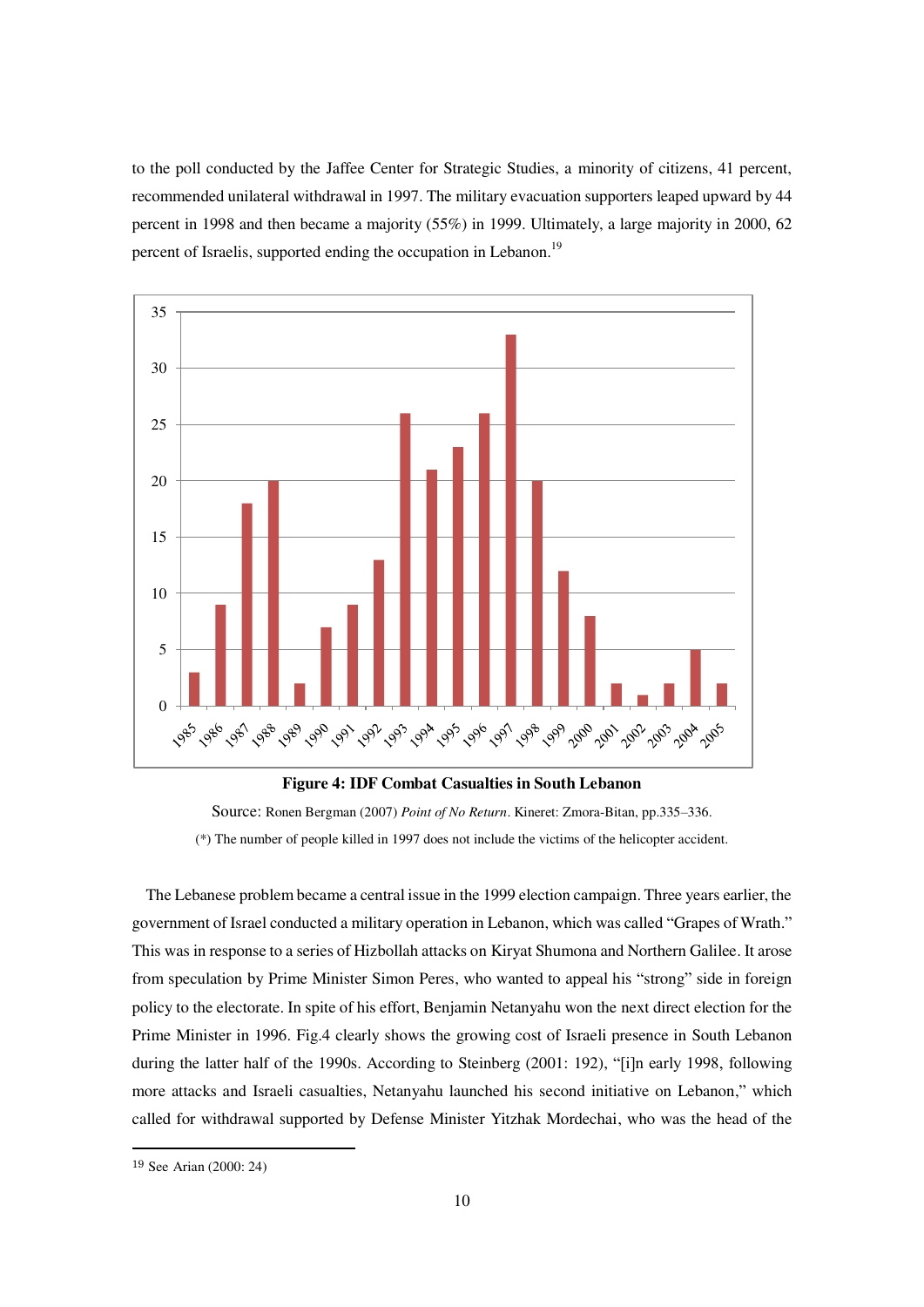Northern Command of the IDF. This approach did not yield any results during his tenure. Meanwhile, the Prime Ministerial candidate of the Labor Party, Ehud Barak, criticized Netanyahu's initiatives for the Lebanese problem.

Barak had issued a statement about bringing IDF troops back as a campaign pledge, and defeated Netanyahu in the 1999 elections. Barak's pledge turned into reality on May 24, 2000, despite opposition from military leaders and analysts. It may seem too simple to consider that the decision to withdraw from the security zone arose from strong public support. However, the undeniable fact is that Israeli public opinion played an important role in influencing the policy makers for a dramatic turning point in Israeli security policy. On the other hand, strategic specialists would generally regard unilateral withdrawal as a concession to Hizbollah. According to Hizbollah, the withdrawal of the IDF signified its triumph, and thus, it could appeal its own as changeable power to the deterrent balance between itself and Israel. In fact, Hassan Nasrallah addressed the emancipation proclamation in South Lebanon as the declaration of the victory of Hizbollah<sup>20</sup> on May 26 2000, and gained popularity among Lebanese citizens. Therefore, the episode of the unilateral withdrawal of the IDF from South Lebanon reflected the dynamic mechanism of the unstable deterrence game showed in Fig.2.

#### **3.2. Case Study II: The Second Lebanon War**

The Israeli government decided to conduct air strikes in the reign of Lebanon on the night of July 12, 2006. The massive bombardment was regarded as retaliation for the three IDF soldiers who were killed and two who were abducted at the border by Hizbollah. In an interview broadcasted on an Al-Manar TV program, Secretary General Hassan Nasrallah stated that his party was responsible for the incident and he appealed to the Israeli government to negotiate for an exchange of soldiers for prisoners. However, Israeli Prime Minister Ehud Olmert rebuffed the negotiation for the prisoner's exchange; the decision of his cabinet was to hold a war.

This marked the beginning of thirty-three days of war between a democratic state and an armed organization in the Middle East. Israel not only assaulted the bases of resistance in South Lebanon and Beirut, but also caused extensive damage in various regions to influence on Lebanon's public opinion not to support Hezbollah. The war killed 1187 Lebanese citizens, displaced 740 thousand people, as well as created 230 thousand refugees out of the state. Israel's fierce attacks caused the destruction of social infrastructure in Lebanon, such as roads, dwellings, bridges, power plants, airports, and docks.<sup>21</sup> According to Romm (2007: 52), Hizbollah lost a vast majority of long-range rockets—dozens of Zelzal II—as well as a large portion of medium-range rocket launchers (around one thousand of Fadjr III and Fadjr V) within thirty five minutes. This implied that their strategic deterrence power disappeared in an instant. Their entire range of arms of militia included only 13,000 Katyusha–type

 $20$  It means the so-called "spider's web" speech in Bint Jbail.

<sup>21</sup> See Osoekawa (2008: 131) and Suechika (2009: 190).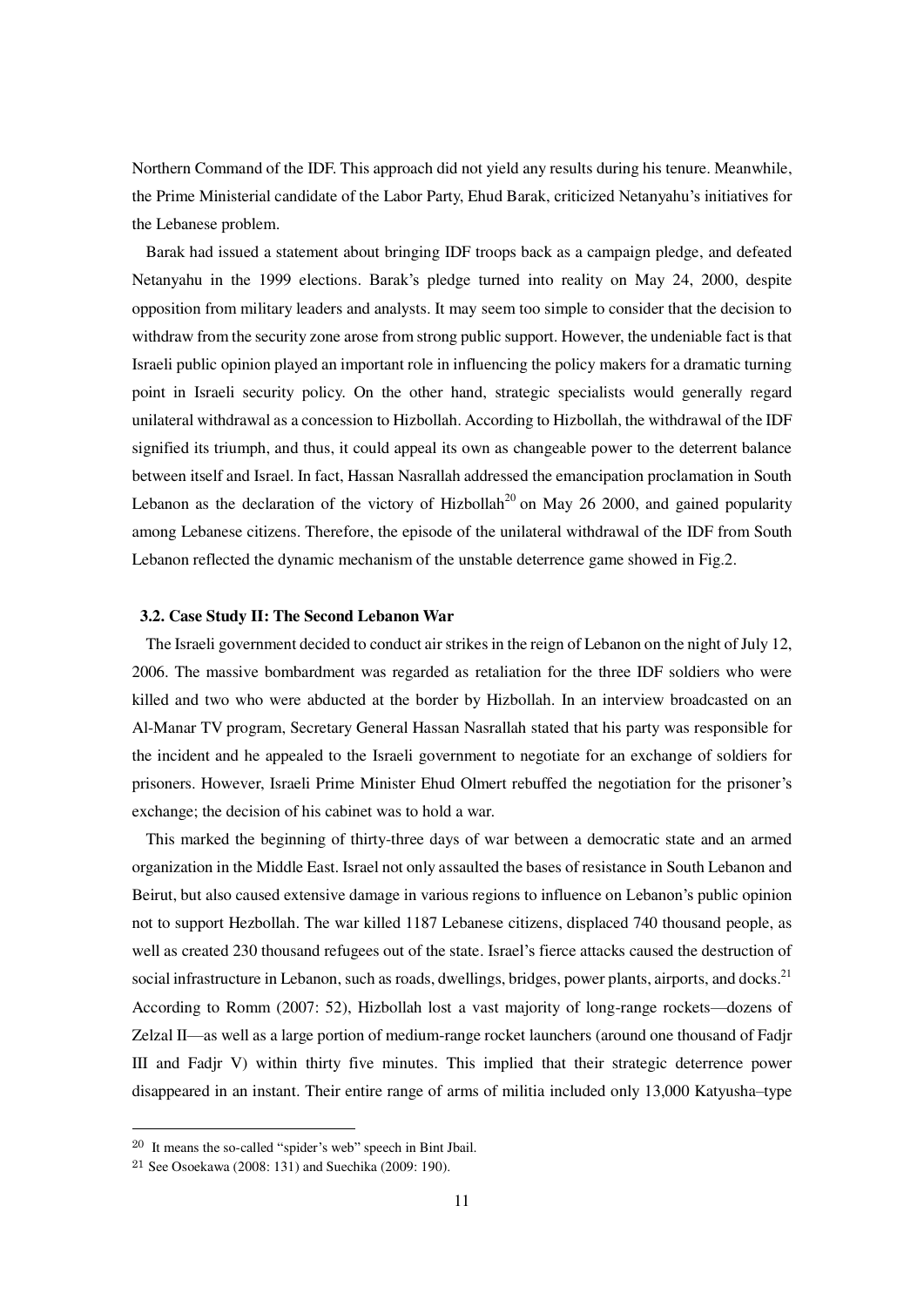short-range small rockets<sup>22</sup> that were fired at enemy territory across the border. However, nearly 4,000 rockets targeted at population centers in the northern area were adequate to intimidate daily life in Israel during the war. Hizbollah effectively operated mobile launcher systems for the remaining Katyusha rockets with cell phones and motorbikes under command of the headquarters in order to hide and fire rockets. Further, the organization of the militia was decentralized and was suitable for hit-and-run tactics within the territory, difficult for reconnaissance in IDF ground operations, particularly in the Baalbek Valley.<sup>23</sup>

It is believed that the government of Israel made several mistakes during the war in Lebanon. The Winograd Committee, appointed by the government for investigation, stated that there were many serious failures in the decision making process among the combination of unskilled political leaders, and that the office staff preferred a military settlement. The Defense Minister during that period, Amir Peretz, had no experience in foreign or defense affairs. In fact, he had never served as a member of the Knesset Foreign Affairs and Defense Committee without even combat experiences. Apparently, it was difficult for him to play the role of a leader during wartime. Olmert was also as inexperienced as Peretz in military matters. A public opinion poll a month before the war indicated their unpopularity arising from their inexperience.<sup>24</sup> The Chief of Staff Dan Harutz was severely criticized in the Winograd Report because the committee regarded him as the main source of information concerning the military operation and he occupied the position to present correct information and appropriate opinions with recommendations of the civilian leadership. The Winograd committee indicated his responsibility was greater from his disinformation about the preparation of the operations<sup>25</sup>.

The IDF was ready to draft a plan regarding military operations for deterrence to Hizbollah's attack in 2000.<sup>26</sup> It was widely believed that Harutz relied on the air force to destroy "terrorist" organizations.<sup>27</sup> The conditions in Israel were such that it could easily wage a war against Lebanon. According to Evron's diagnosis of the Israeli-Hizbollah deterrence equation, "Israeli response appears" to have indeed strengthened Israeli deterrence against Hizbollah." Further, "Israel was right to avoid it (the large scale operation) during the last campaign because of the burden of a long and costly counterinsurgency campaign, but it might opt for it were Hizbollah to provoke it."<sup>28</sup> Here, we will not evaluate, but discuss this war as an empirical case study for our evolutionary game theoretic model.

Fig. 5 indicates that over eighty percent of the citizens had justified the government's decision

 $^{22}$  Sobelman (2004) points out that the arsenal serves as the main component in the deterrence power of Hezbollah. <sup>23</sup> See Farkash (2007: 79).

<sup>&</sup>lt;sup>24</sup> According to Ben Meir (2007: 88), only 40 percent of the Israelis approved of Olmert as the prime minister. Further, the positive rating was particularly low, with a value in the range of the middle twenties.

<sup>25</sup> The Press Release of the Winograd committee, April 30, 2007.

<sup>26</sup> See Harel and Issacharoff (2008: 59–73) for details on the preparation for the war at the General Headquarters of IDF.

<sup>27</sup> See Kober (2008: 18, 21–22).

<sup>28</sup> See Evron (2007: 40).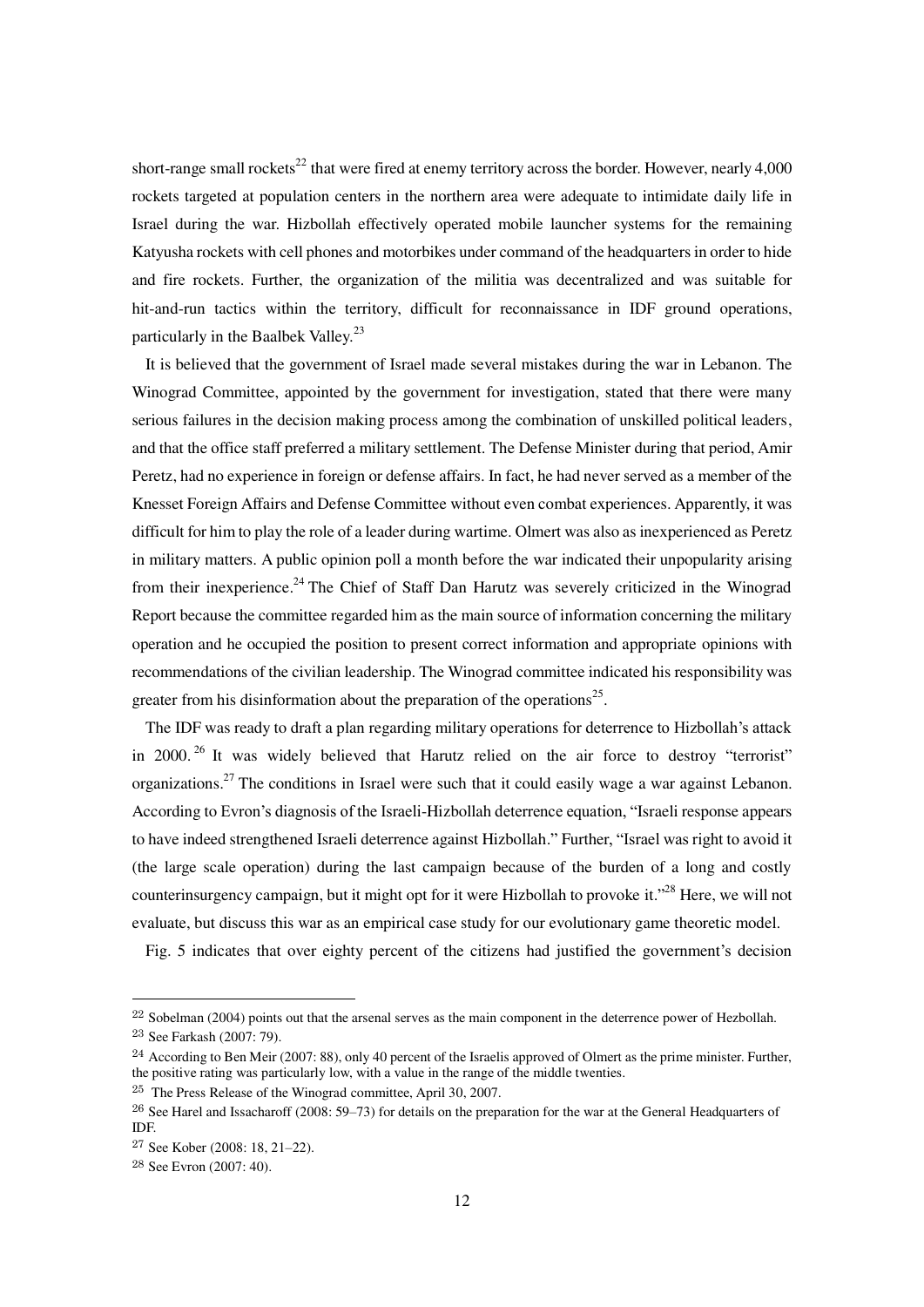regarding IDF attack on Lebanon during the war.<sup>29</sup> The research unit of the BI and Lucille Cohen Institute of Tel Aviv University conducted several waves of public opinion surveys for Israeli citizens, and was able to present fluctuations in the opinions and attitudes toward government policy on the warfare. This showed that the Israelis held a stern and strict attitude during the duration of the operation in Lebanon. Ben Meir (2007: 90) explained that there was a clear consensus among the Israelis on Hizbollah's attack as unprovoked violence on their own sovereign and undisputed territory that originated from areas unilaterally withdrawn six years ago. Further, Elran (2007: 108) mentioned that the public attained a determination to withstand the burden of war with reference to a survey conducted on August 1, 2007, by the Tami Steinmetz Center.



**Figure 5: Justification of the War and Approval of the Government's Performance** Source: Shavit, Ya'ar, Herman, and Adler (2006).

The Lebanese Government Secretary Nabih Beri issued a proclamation about prisoner's exchange for Israel as an initiative by the government on July 23. This implied that the Lebanese government aligned with Hizbollah ten days later at the beginning of the war in order to tackle the bombardment by Israel. According to Harel and Issacharoff (2008: 145), Israel began to seriously consider an exit plan for the war. However, the IDF lost nine soldiers during the battles of Bint Jbail and Maroun er Ras. The sudden drop in the government handling approval on July 27 seemed to reflect the previous day's firefights in Bint Jbeil where the IDF encountered strong defenses.<sup>30</sup> Over 200 storm-like Katyusha

 $29$  The exact question for the justification of the war was "Is the Israeli attack on Lebanon justified or unjustified?"

<sup>30</sup> See Bidel and Friedman (2008: 31).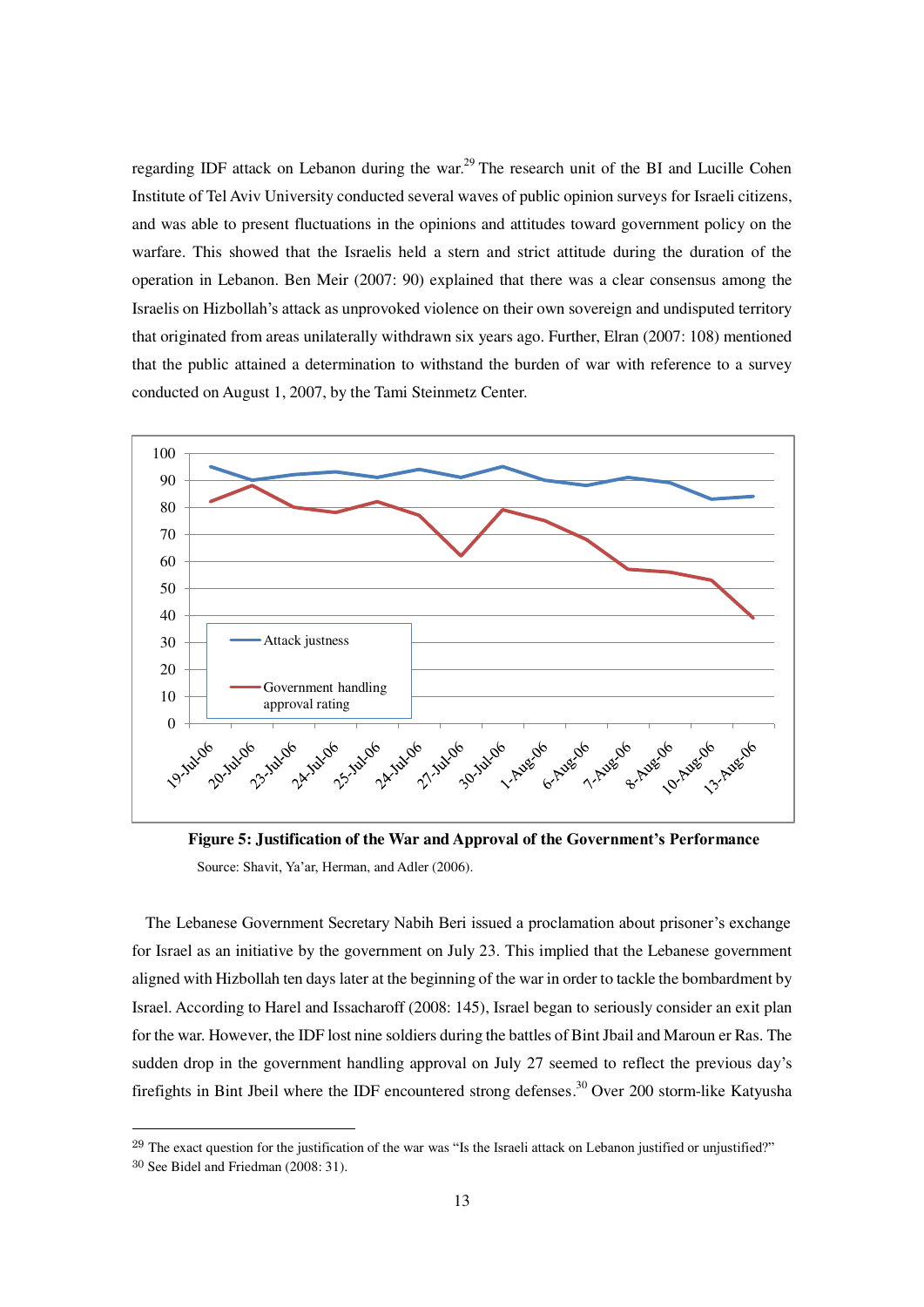rockets struck northern Israel on August  $2.^{31}$  On August 10, a Katyusha rocket attack killed fifteen reserve soldiers at Kibbutz Kfar Giladi. These events may have made the Israeli public opinion more hostile and bellicose. Meanwhile, the approval of government leadership on the war was eventually decreasing, and in fact, it was fewer than forty percent on the day when ceasefire was declared. Ben Meir (2007: 97–98) presented some reasons for the slump in the evaluation of the Prime Minister, Defense Minister, and IDF Chief of Staff from high preference to disapproval. The first reason was that there were exaggerated expectations from the government since it set unrealistic goals to eliminate Hizbollah, destroy its base and depots, and rescue the kidnapped reservists. The second one was that the broadcasting of the increasing number of causalities banished the optimism regarding the war, particularly after the ground operations. The last reason involved grievances among the returning reservists from the battlefield. They expressed complaints about mismanagement, confusion, turmoil, and gloomy prospects among the leadership. Consequently, their widespread dissatisfaction led to a decrease in the popularity of political and military leaders. This seems to be an ominous signal of the censure of responsibility of the Olmert government during wartime.

It is important to mention here that the case of the Second Lebanon War follows the same logic of the stable deterrence game that is shown in Fig.3. The raid in the northern front provoked Israeli reprisal and triggered the extreme acts of violence in Lebanon, supported by an overwhelming majority of the public. The start of the war may be regarded as a case of poor judgment, and the expansion of the ground operations may be perceived as a mistake by the government from the modern perspective not only because of the disempowerment of Hizbollah's rockets, but also because of the lack of progress in implementing disarmament by the international intervention conducted by the UN Security Council Resolution 1559 of 2004. Israelis may bear considerable losses to fight with Hizbollah in South Lebanon. This follows that the citizens felt the war cost was not worth the benefit. However, the situation returned to the status quo after the declaration of ceasefire on August 13. The Second Lebanon War ended with a United Nations Security Council ceasefire implemented by Israel and Hezbollah at the morning on August 14.

#### **4. Conclusion**

 $\overline{a}$ 

Many researchers, journalists, and analysts regard that the war ended in failure for the Israelis<sup>32</sup> and some even believe that Hizbollah is regarded as the "winner of the war."<sup>33</sup> This may not be a minor opinion among Israeli commentators. However, is it a proper assessment with respect to considering

<sup>31</sup> Romm (2007:57) presents the number of Katyusha rockets fired during the war.

<sup>32</sup> Achcar with Warschawski (2007: 40–41), Brom (2007: 13), Eiland (2008:31), Harel and Issacharoff (2008: 241), and a personal interview with Bar on March 2, 2009.

<sup>33</sup> Deeb (2008: 72) mentioned that "Not only in Lebanon, but also across the Middle Eastern region, it believed that the July war was a victory for Hizballah." Norton (2007: 149) concluded that "when successful resistance in South Lebanon helped to inspire Palestinian militants to wage their own uprising against Israel, a pro-Hezbollah sentiment emerged in the Palestinian territories on the West Bank and the Gaza Strip.'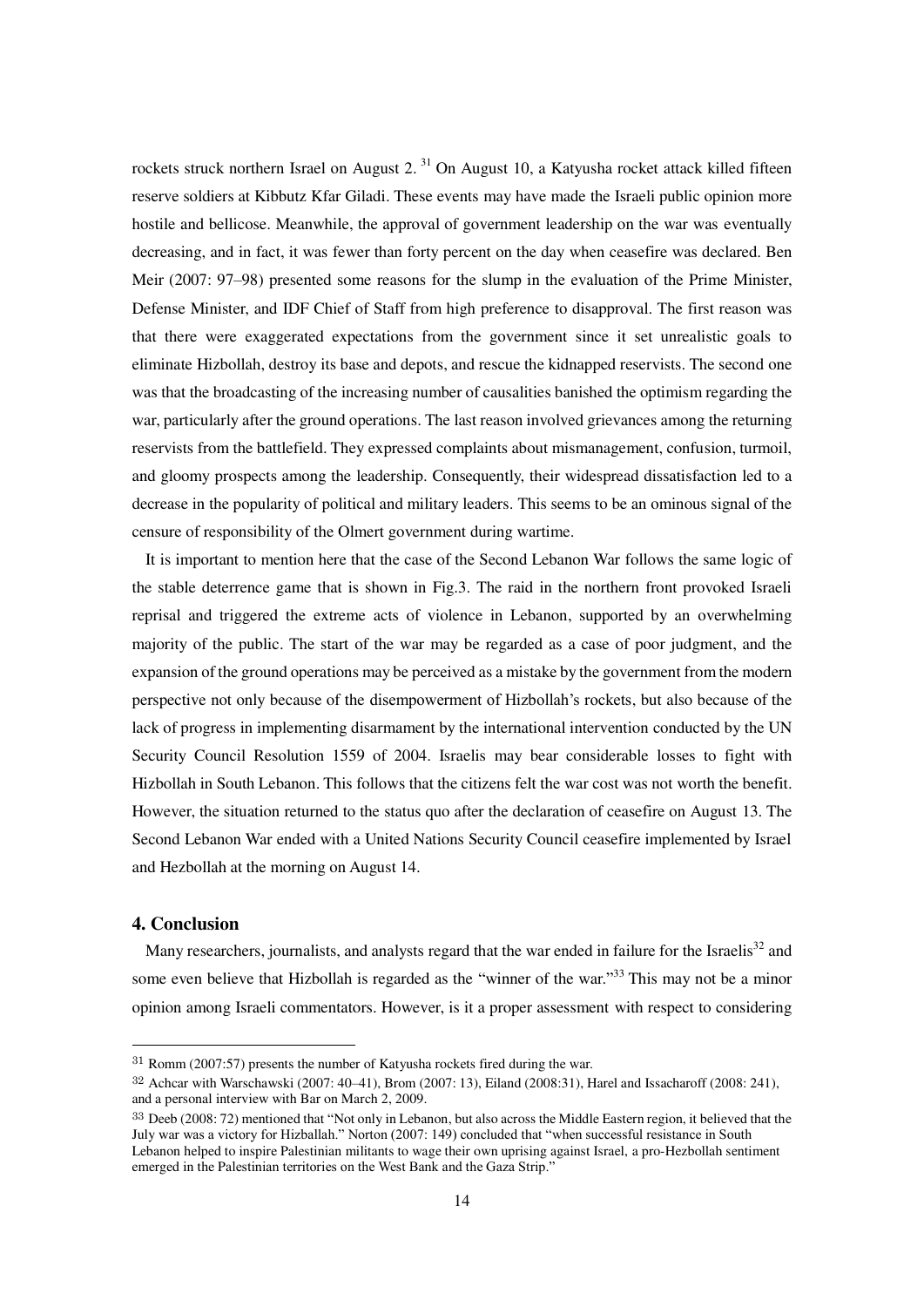the logic of deterrence? The war in Lebanon ended without victors<sup>34</sup> in my evaluation. The reason for the recognition of failed military operations in the summer of 2006 among the public is that Prime Minister Ehud Olmert set an impossible goal of conducting an air strike during a short time span, and as a result, the nation was disappointed at the performance under the leadership of the Israeli government. As shown by Brom (2007: 19), the war could have lasted only for the first three days. It is true that the mismanagement of the cabinet and the general staff of Israel led to the failure at the Second Lebanon War.

Both Hizbollah and the residents of South Lebanon suffered from considerable physical and psychological damage caused by the warfare. Hassan Nasrallah owed his duty to rehabilitate the Shiite community, to repair destroyed houses, to support the life of the bereaved and the refugees, and to compensate for the lost possessions of his main electorates, not as the head of an armed organization, but as the leader of a political party, the secretary general of the Lebanese Islamist Party, that had fourteen representatives in the parliament.<sup>35</sup> Further, he must endeavor to rebuild the bruised organization and its military as well as civilian infrastructure. While Israel could not completely eliminate Hizbollah, it substantially destroyed its military force. Hizbollah has to recover before it could regain and increase its deterrent capability against Israel with the support of Iran and Syria.

The state of Israel retaliated an assault and kidnapping conducted by Hizbollah. Nasrallah did miscalculate the response of Israel; he admitted this later,  $36$  and eventually, the crisis escalated to war. The revolutionary game theoretic model successfully depicts the dynamics of bellicose opinion among Israeli citizens in wartime. The logic of stable deterrence game dynamics drove the war between Israel and Hizbollah into the status quo. However, Israel should not have spent thirty-three days for the war, and it should not have conducted the ground operations in South Lebanon in order to restore deterrence.

Democratic governments require strong support from the electorate in order to conduct a severe project like a war. Deterrence policy necessitates bellicose passion among citizens under a democracy. If a challenger chose an aggressive policy and a crisis is turned on, the status quo would be restored with the condition  $y > \lambda$ . Otherwise, a defender would be compelled to concede its position because of the increase in fraction x among the population. The general staff of the IDF could not reject the order of unilateral withdrawal from the security zone in South Lebanon under the pressure of public opinion in 2000. The withdrawal of the Israeli army is considered as concede arising from the defender's passive move in Fig.1. A majority of the citizens believed that the occupation at the south of the Litani River was not secured by sporadic violence. On July 12, 2006, under the impression that the military incident threatened the status quo, the Israeli government made the decision to use the force. Thus, as

<sup>34</sup> Zisser (2007: 135) made a similar diagnosis.

<sup>35</sup> See Zisser (2007: 141–144).

<sup>36</sup> Several studies present this episode. See Norton (2007: 137) and Schweitzer (2007: 128).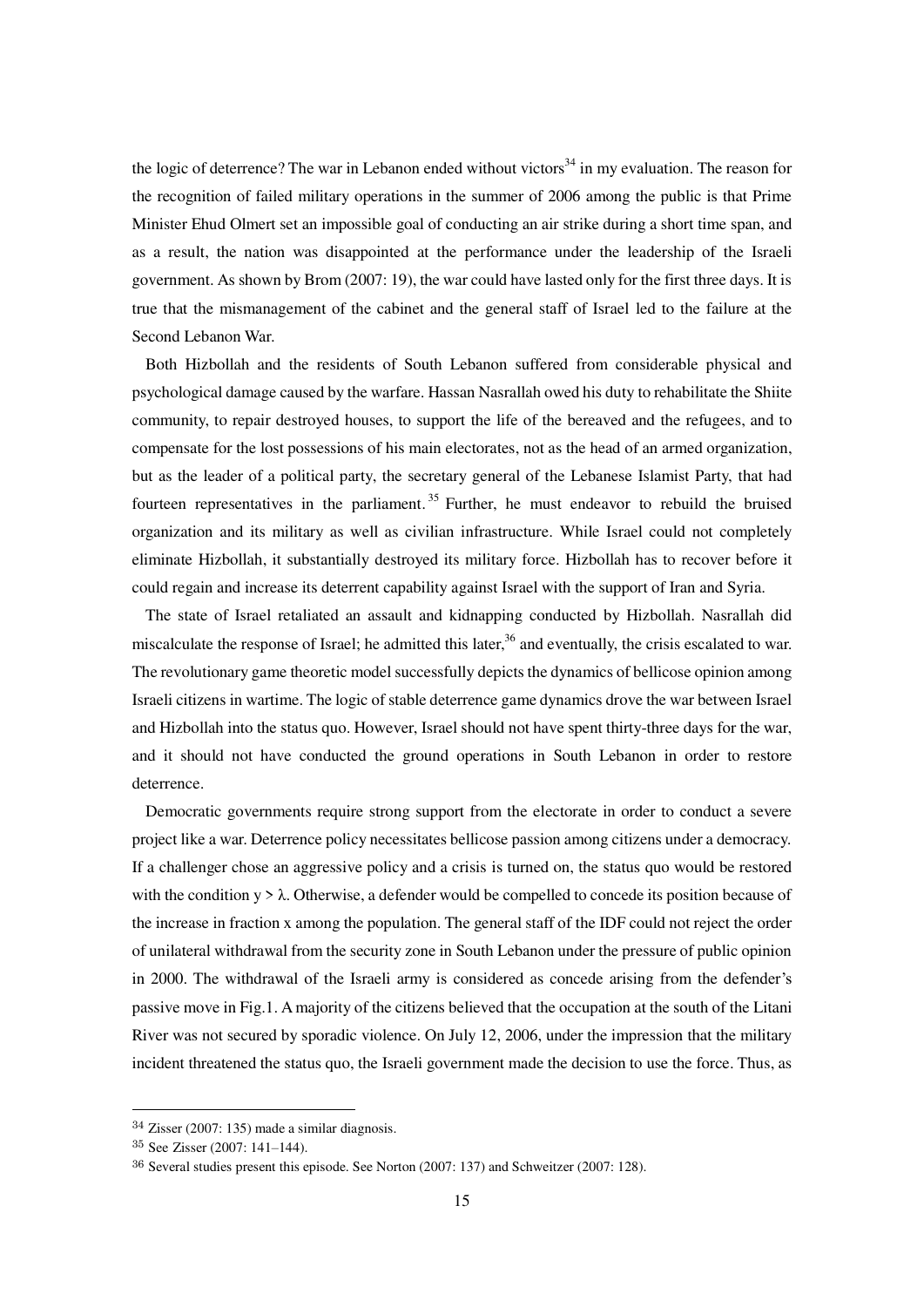shown by the model, the citizens supported the decision of the government to retaliate against Hizbollah.

Eight–and-a-half months since the end of the war, the Tami Steinmetz Center for Peace Research of Tel Aviv University conducted a poll about the Second Lebanon War. The result showed that a clear majority of 57% still justified the war in Lebanon,<sup>37</sup> even though the rate of support decreased largely from that during the wartime. This implies that the public believes that the decision to conduct a war is justifiable in order to restore deterrence. However, the cost was too expensive to pay for recovering the status quo.

#### **References**

 $\overline{a}$ 

- Achcar, Gilbert with Michel Warschawski (2007) *The 33 Day War: Israel's War on Hezbollah in Lebanon and its Consequences*. Boulder: Paradigm Publishers.
- Almog, Doron. (2004) "Cumulative Deterrence and the War on Terrorism," Mimeograph. Cambridge, MA: Belfer Center for Science and International Affairs.
- Arian, Asher. (2000) *Israeli Public Opinion on National Security 2000*. Tel Aviv: Jaffee Center for Strategic Studies.
- Art, Robert and Kenneth Waltz. (1971) "Technology, Strategy, and the Use of Force," in *The Use of Force.* Boston: Little Brown, 1-25.
- Bar, Shmuel. (2007) "Deterring Nonstate Terrorist Groups: The Case of Hizballah," *Comparative Security*, 26: 469–493.
- Bar, Shmuel. (2008) "Deterring Terrorists: What Israel Has Learned," Policy Review, 149: 29-42.
- Ben Meir, Yehuda. (2007) "Israeli Public Opinion and the Second Lebanon War," in Brom and Elran, 87–102.
- Bergman, Ronen. (2007) *Point of No Return (Nikdot Halihzor): Israeli Intelligence against Iran and Hizballah*. Kineret: Zmor-Bitan (in Hebrew).
- Biddle, Stephan and Jeffrey Friedman. (2008) *The 2006 Lebanon Campaign and the Future of Warfare: Implications for Army and Defense Policy.* Pennsylvania: Strategic Studies Institute.
- Brom, Shlomo. (2007) "Political and Military Objectives in a Limited War against a Guerilla Organization," in Brom and Elran, 13–23.
- Brom, Shlomo and Meir Elran eds. *The Second Lebanon War: Strategic Perspectives*. Tel Aviv: Institute for National Security Studies (translation from *Milhamat Lebanon Hashniyya*. Tel Aviv: Yedioth Books in Hebrew).

Deeb, Lara. (2008) "Hizballah and its Civilian Constituencies in Lebanon," in Nubar Hovsepian ed.

 $37$  Yaar and Hermann (2007: 2) exhibited a preponderance supported the war after the publication of the Winograd interim report.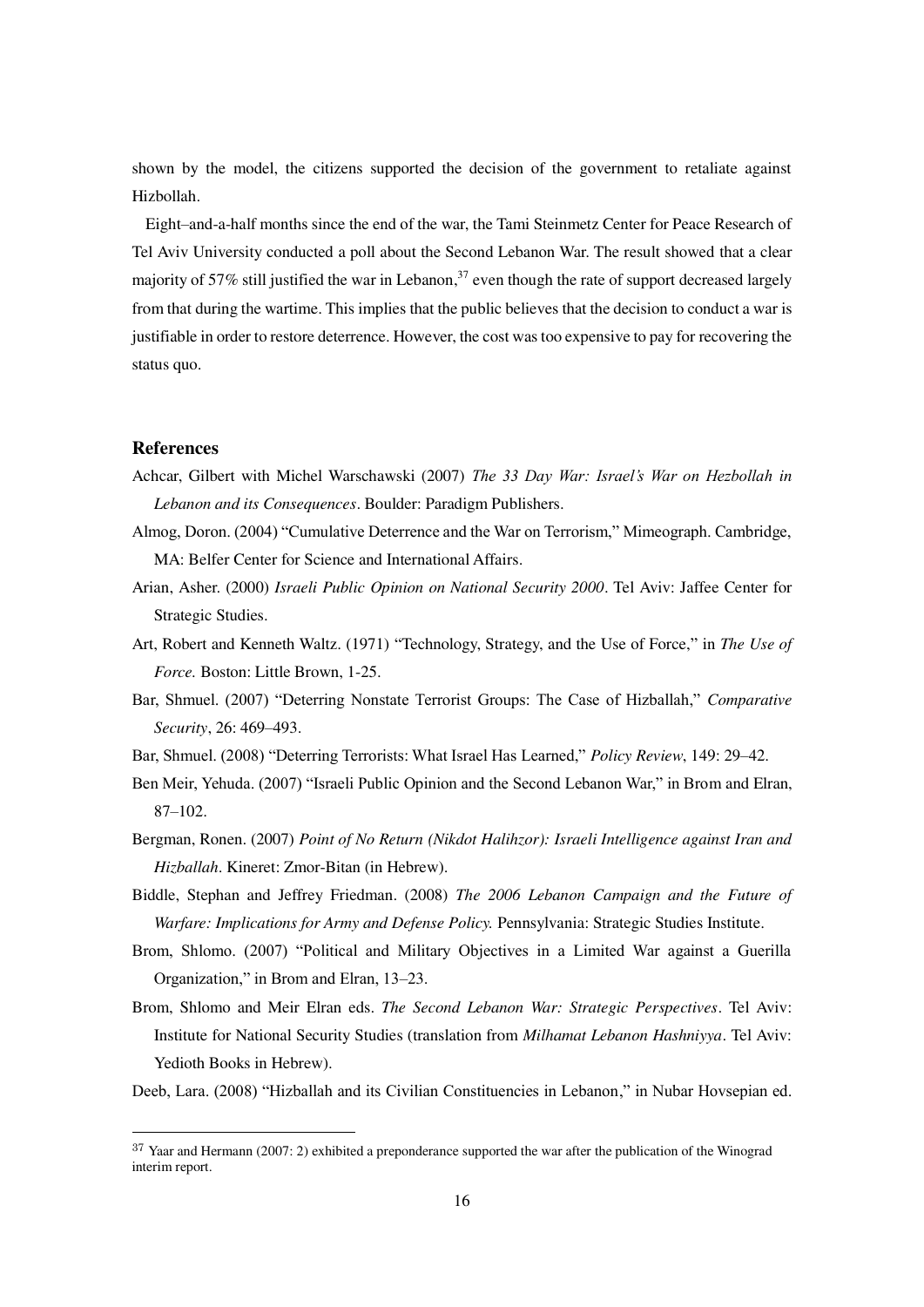*The War on Lebanon: A Reader*. Massachusetts: Olive Branch Press, 58–74.

- Eiland, Giora. (2008) "The IDF: Addressing the Failures of the Second Lebanon War," in Mark A. Heller ed. *The Middle East Strategic Balance 2007–2008*. Tel Aviv: Institute for National Security Studies, 31–37.
- Evron, Yair. (1987) *War and Intervention in Lebanon: The Israeli-Syrian Deterrence Dialogue*. London: Croom Helm.
- Evron, Yair. (1994) *Israel's Nuclear Dilemma*. London: Routledge.
- Evron, Yair. (2007) "Deterrence and its Limitations," in Brom and Elran, 35–47.
- Farkash, Aharon Ze'evi (2007) "Intelligence in the War: Observations and Insights,"in Brom and Elran,77–86.
- Fearon, James D. (1994) "Domestic Political Audiences and the Escalation of International Disputes," *American Political Science Review*, 88:577–592.
- Harel, Amos and Avi Issacharoff (2008) 34 Days: Israel, Hezbollah and the War in Lebanon. New York: Palgrave Macmillan (translation from *Spider Webs (Kori 'Achbish)*). Tel Aviv: Yedioth Books in Hebrew).
- Inbar, Efraim. (1998) "Israeli National Security, 1973–96," Annals of the American Academy of *Political and Social Science*, 555: 62–81.
- Jervis, Robert, Richard Ned Lebow, and Janice Gross Stein. (1989) *Psychology and Deterrence*. Baltimore: Johns Hopkins University Press.
- Kaye, Dalia Dassa. (2002–3) "The Israeli Decision to Withdraw from Southern Lebanon: Political Leadership and Security Policy," Political Science Quarterly, 117 (4): 561-585.
- Kfir, Ilan. (2006) *The Earth Has Trembled (Haadama La'ada: 33 yamim, Lebanon 2006).* Tel Aviv: Ma'ariv Book (in Hebrew).
- Kober, Avi. (2008) "The Israel Defense Forces in the Second Lebanon War: Why the Poor Performance ?," *Journal of Strategic Studies*, 31 (1): 3-40.
- Kuperman, Ranan D. (2003) "The Effect of Domestic and Foreign Pressure on Israeli Decisions To Use Limited Military Force," *Journal of Peace Research*, 40 (6): 677-694.
- Levy, Jack S. (1992) "Prospect Theory and International Relations," *Political Psychology*, 13 (2): 283–310.
- Lupovici, Amir (2009) "Constructivist Methods: A Plea and Manifesto for Pluralism," Review of *International Studies*, 35: 195–218.
- Maoz, Zeev. (2006) *Defending the Holy Land: A Critical Analysis of Israel's Security & Foreign Policy*. Ann Arbor: University of Michigan Press.
- Mearsheimer, John. (1983) *Conventional Deterrence*. Ithaca: Cornell University Press.
- Morgan, Patrick. (1983) *Deterrence: A Conceptual Analysis*. London: Sage.
- Morgan, Patrick. (2003) *Deterrence Now*. Cambridge: Cambridge University Press.